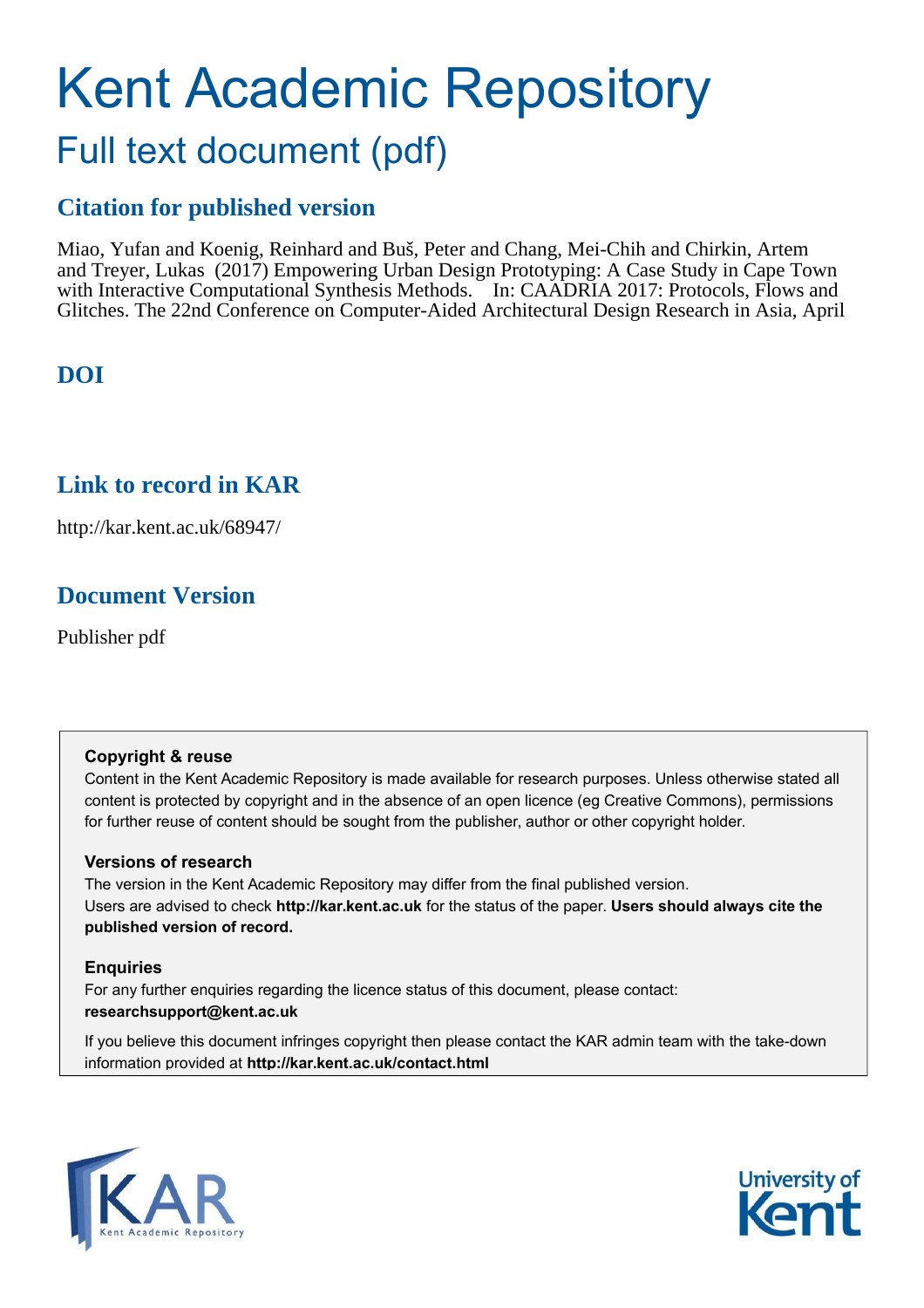P. Janssen, P. Loh, A. Raonic, M. A. Schnabel (eds.), *Protocols, Flows and Glitches, Proceedings of the 22nd International Conference of the Association for Computer-Aided Architectural Design Research in Asia (CAADRIA) 2017*, 407-417. © 2017, The Association for Computer-Aided Architectural Design Research in Asia (CAADRIA), Hong Kong.

#### **EMPOWERING URBAN DESIGN PROTOTYPING**

*A Case Study in Cape Town with Interactive Computational Synthesis Methods* 

YUFAN MIAO<sup>1</sup>, REINHARD KOENIG<sup>2</sup>, PETER BUŠ<sup>3</sup>, MEI-CHIH CHANG<sup>4</sup>, ARTEM CHIRKIN<sup>5</sup> and LUKAS TREYER<sup>6</sup> 1,3,4,5,6*ETH Zürich, Switzerland* 1,3,4,5,6*{miao|bus|chang|chirkin|treyer}@arch.ethz.ch* <sup>2</sup>*Austrian Institute of Technology, Austria* <sup>2</sup>*Reinhard.koenig@ait.ac.at*

**Abstract.** Although Cape Town city in South Africa is generally regarded as the most stable and prosperous city in the region, there are still approximately 7.5 million people living in informal settlements and about 2.5 million housing units are needed. This motivates the so-called Empower Shack project, aiming to develop upgrading strategies for these informal settlements. To facilitate the fulfillment of this project, urban design prototyping tools are researched and developed with the capabilities for fast urban design synthesis. In this paper we present a computational method for fast interactive synthesis of urban planning prototypes. For the generation of mock-up urban layouts, one hierarchical slicing structure, namely, the slicing tree is introduced to abstractly represent the parcels, as an extension of the existing generative method for street network. It has been proved that our methods can interactively assist the urban planning process in practice. However, the slicing tree data structure has several limitations that hinder the further improvement of the generated urban layouts. In the future, the development of a new data structure is required to fulfill urban synthesis for urban layout generation with Evolutionary Multi-objective Optimization methods and evaluation strategies should be developed to verify the generated results.

#### **1. Introduction**

Modern urban design is characterized by increasing complexities and dynamics. However, traditional urban design methods still rely heavily on the static and sectoral approaches, which cannot fully fulfill such complex and dynamic requirements. At the same time, from modelling to manufacturing, computers are playing an increasingly important role in the design process. Many phases in design once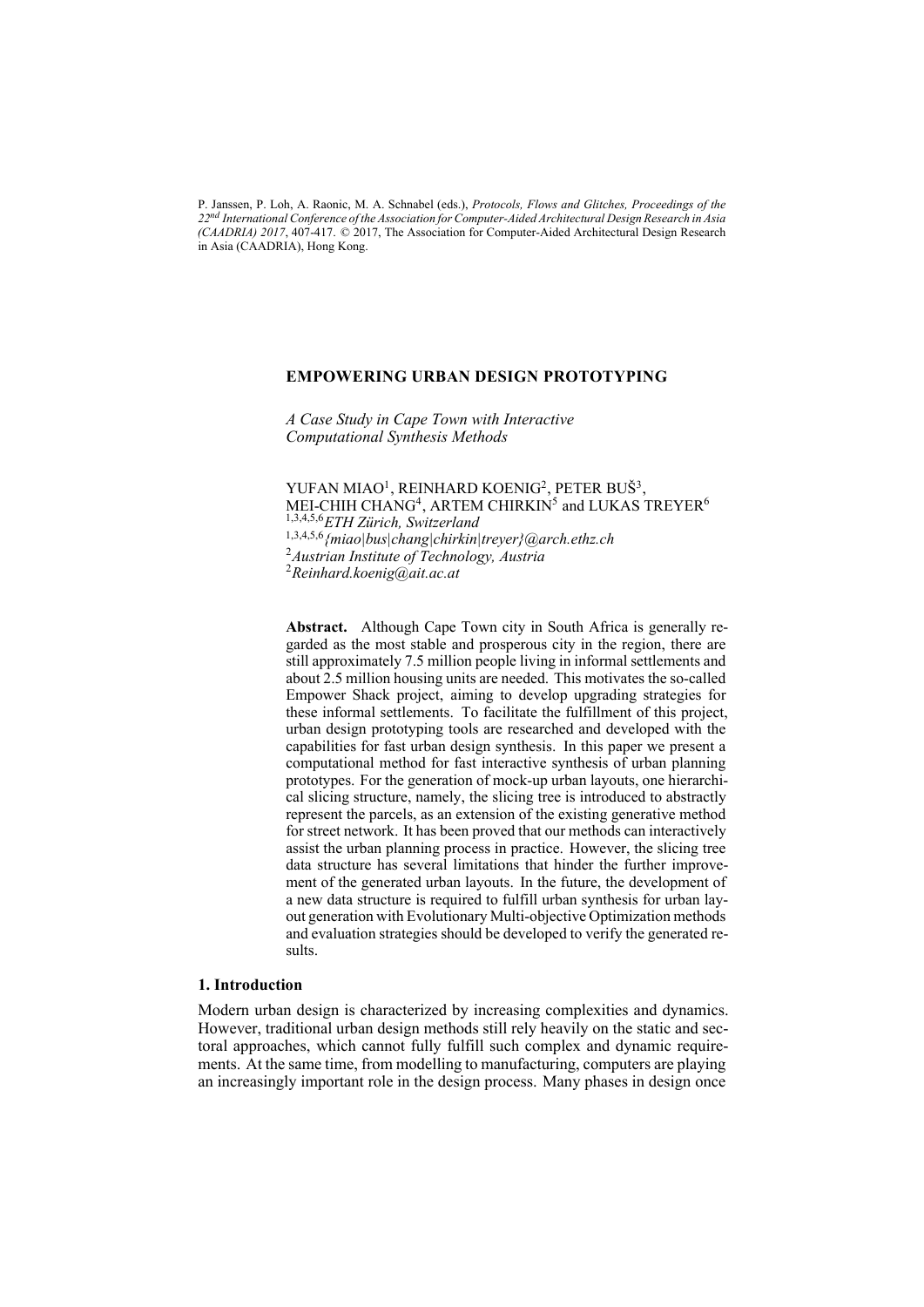carried out by hand are nowadays automated (Bolognini et al. 2011). The automation of urban design enables the fast exploration of different design possibilities so that the designers could have a comprehensive overview and understanding of different design choices through their interaction with the computing tool. This method is what we call Urban Design Prototyping (UDP), which employs computational synthesis methods, aiming at facilitating designers' task through the automated generation of optimal urban design solutions.

Urban Design Prototyping is deeply rooted to the so-called Virtual Prototyping (VP) which has been widely studied and implemented for engineering designs (Reinhardt et al. 1993; Malik et al. 2006; and Bringmann et al. 2015). From the definition of Song et al. (1999), VP refers to "the process of simulating the user, the product, and their combined (physical) interaction in software through the different stages of product design, and the quantitative performance analysis of the product", which is emphasized on the interaction between human and product, and the role of VP in the design process (Wang 2002). As a subset of Virtual Prototyping, Urban Design Prototyping adapts this philosophy to the context of urban design, where the footstones are the interaction between urban designers and urban layout, and the functions of the prototyping tools for analysis and prediction. Inherited from VP, UDP also has the advantage of reducing time, saving costs, and increasing quality (Rix et al. 2016). More specifically speaking, it reduces the time for urban designers to explore different possibilities of mock-up urban layouts; it saves the costs of manpower and fortifies the quality of the design solutions by testing out different possibilities.

The present research evolves within the context of the Empower Shack project (Urban ThinkTank 2016), taking place in the Cape Town city in South Africa where there are still approximately 7.5 million people living in informal settlements and about 2.5 million housing units are needed. The Empower Shack project aims to develop upgrading strategies for these informal settlements. Our research is alight to meet one principle of this project, the "scalable methodology" principle which is to enhance the design process with new digital planning tools and evaluation framework to ensure the scalability and relocability. To fulfill that, our proposal is to develop one portable UDP tool that could be fast adaptive to changes of the requirements from urban designers and stakeholders. Besides, our tool is "designer-centered" with two major characteristics that should be highlighted. The first one is the capability of interaction between the designers and the program whereas the second one the capability of generating urban layouts based on parameters popularly used in urban design rather than in computer science. They are important because in reality, computers in many cases are not as creative as the human designers. The interaction helps improving the design and parameters in the "right language" help urban designers to specify their needs naturally. For the interaction, it is realized with an existing software platform, Rhino together with its add-on Grasshopper, which is relatively familiar to urban designers. For the parameters, they are determined through discussions with urban designers and stakeholders of the project. In this way, with this paper, we present a computational method for fast interactive synthesis of urban design prototypes by concentrating on i) the description of the methods for the generation of urban fabric and ii) the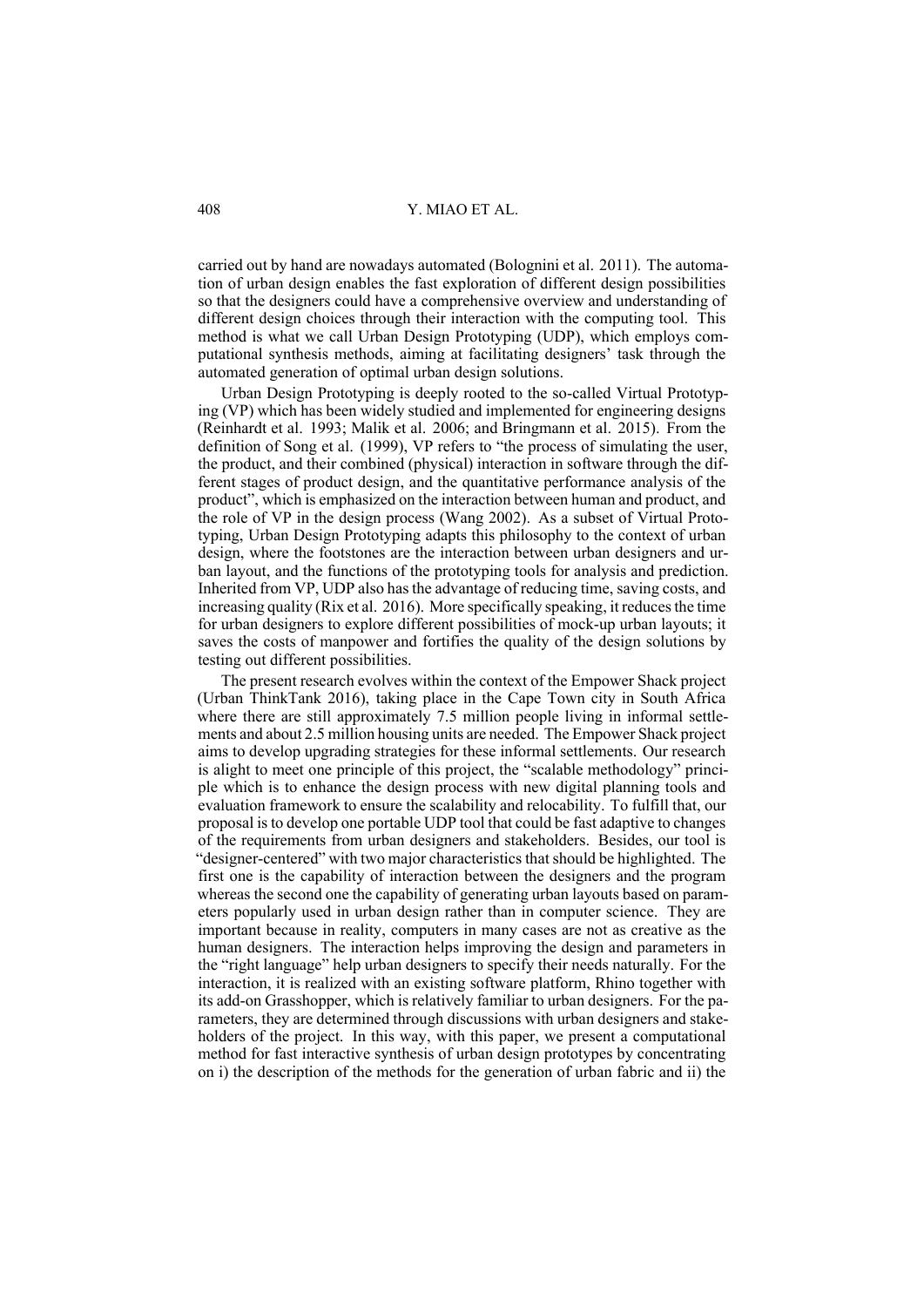presentation of a case study.

The remainder of the paper is composed of four sections: methods, case study, results and discussion, and conclusion and future work. In the methods section, the data structure and algorithm are explained for the representation and the generation of the three basic urban elements, namely, street network, parcels and buildings. In the case study section, specific requirements of the Empower Shack project concerning our tools are introduced. In the results and discussion section, the generated urban layouts are presented and current problems and limitations, received from the stakeholders concerning the data structure are discussed. In the conclusion and future work section, the paper is summarized and concluded, and research and development of the tool in next phase are proposed.

#### **2. Methods**

In our study, urban features have been simplified to four basic elements, namely, streets, blocks, parcels and buildings. For the representation of the street network, the instruction tree (Koenig et al. 2013) is employed, which has been implemented and tested in earlier versions of CPlan (Koenig 2015) and will not be introduced in detail in this paper. For blocks, they are nothing else but enclosed street segments. Buildings, on another hand, are independent on the generation of the street network and blocks because they are just polygons placed inside the parcels. Obviously, we lack one data representation of the parcels as the bridging feature between street network (blocks) and buildings. Therefore, in this section, the data structure for the parcels are majorly introduced.



*Figure 1. The slicing tree structure. On the left side, it is the geometric representation of the sliced parcels. On the right side, it is the tree representation of the sliced parcels. 'V' indicates vertical slicing whereas 'H' horizontal. Indices of the parcels on the left are corresponding to the ones on the right.*

For the representation of the parcels, the subdivision method with slicing tree data structure is employed due to its efficiency to be created and searched (Koenig & Knecht. 2014), for example, for nearest neighbor queries. The data structure is relatively straight-forward to understand as can be seen in figure 1. On the left side, it is the geometric representation of the parcels sliced within a block. On the right-hand side, it is the tree representation of the parcels where the rules to slice are encoded in the nodes. The whole slicing process is depicted step by step as in figure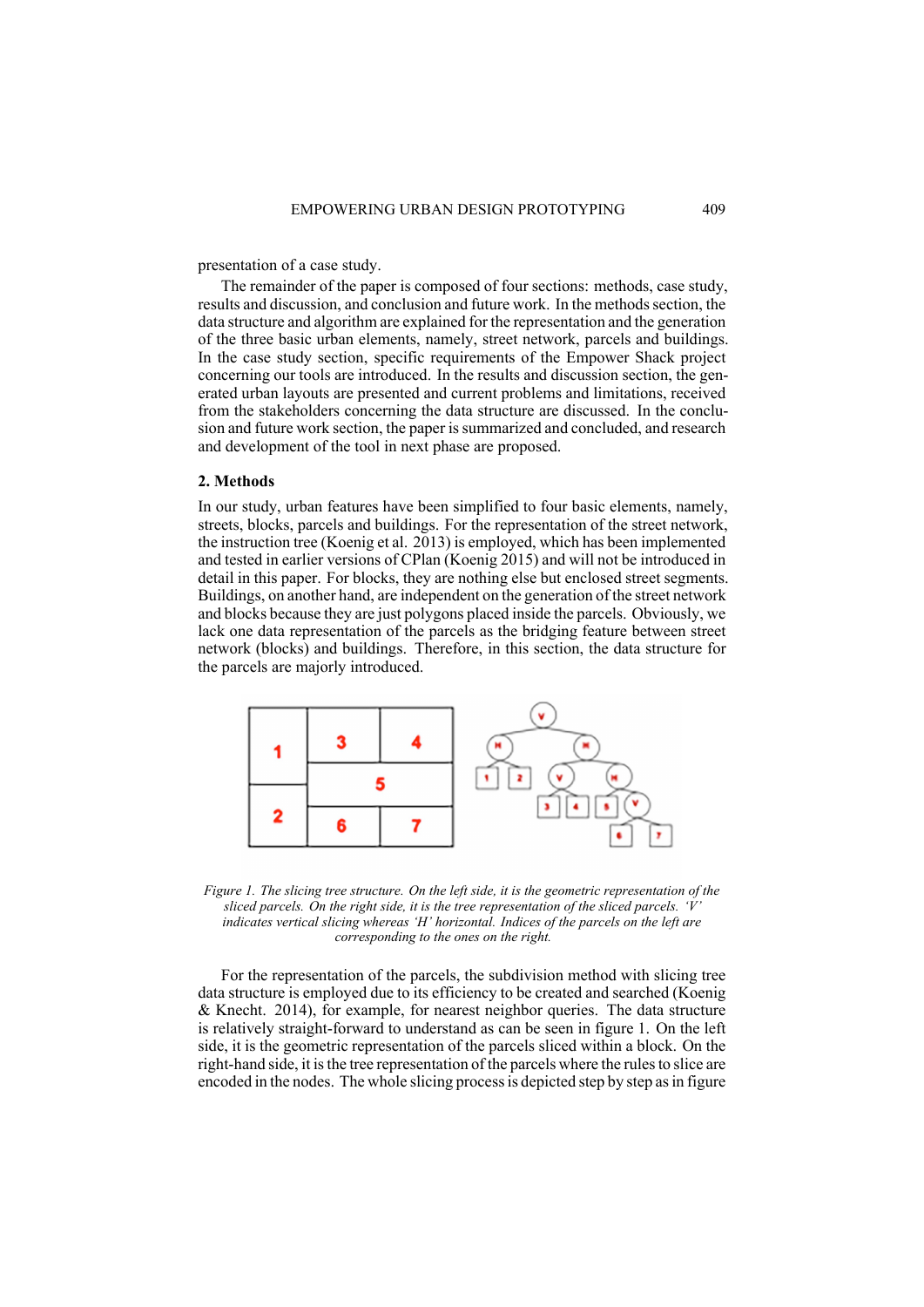2. This is a recursive process and the program stops slicing after reaching certain threshold. From the paper of Koenig & Knecht. (2014), the stopping criteria is the specified threshold for the area of the individual leaf (in their cases, rooms for floorplan). In this case, the width of the parcel is more important according to the stakeholders. Therefore, the stopping criteria is the threshold for the width of the parcels, which can be interpreted as the minimum width of the parcels.

In the urban layout generation process, the slicing is only performed on the "street" to ensure that all the parcels are along the streets. One example is as in figure 1, parcel 5 is longer than the others but not sliced further because there is only one edge on the street, whose length is not long enough for further slicing. In reality, the shapes of the blocks are usually more complicated than those in figure 1 and figure 2 and the slicing might not work consistently. To deal with this problem, Koenig & Knecht (2014) sliced vertically or horizontally on the rectangular bounding box of the space as in the left depiction of figure 3. However, it also generates parcels with irregular shapes, which are not suitable for urban design. Instead, in our implementation, the minimum bounding box is calculated and slicing is performed on the minimum bounding box as can be seen in the right depiction of figure 3. Moreover, to keep the slicing perpendicular to the street segment, the shapes are rotated before being sliced as can be seen in figure 4. After being sliced, the shapes are rotated back to their original positions.



*Figure 2. The slicing process. Indices in red are the parcel indices corresponding to the ones in figure 1.*

For the development of the components in Grasshopper, each step in the generative process is implemented as one component, including the generation of street network, extracting blocks from the street network, slicing the blocks into parcels, and placing buildings in the parcels as can be seen in figure 5. Grasshopper is currently used as an interface for the CPlan framework, given its popularity among urban designers and architects and the existing abundant and versatile add-ons. This tool is adapted to the case study of the Empower Shack project which will be introduced in the following section.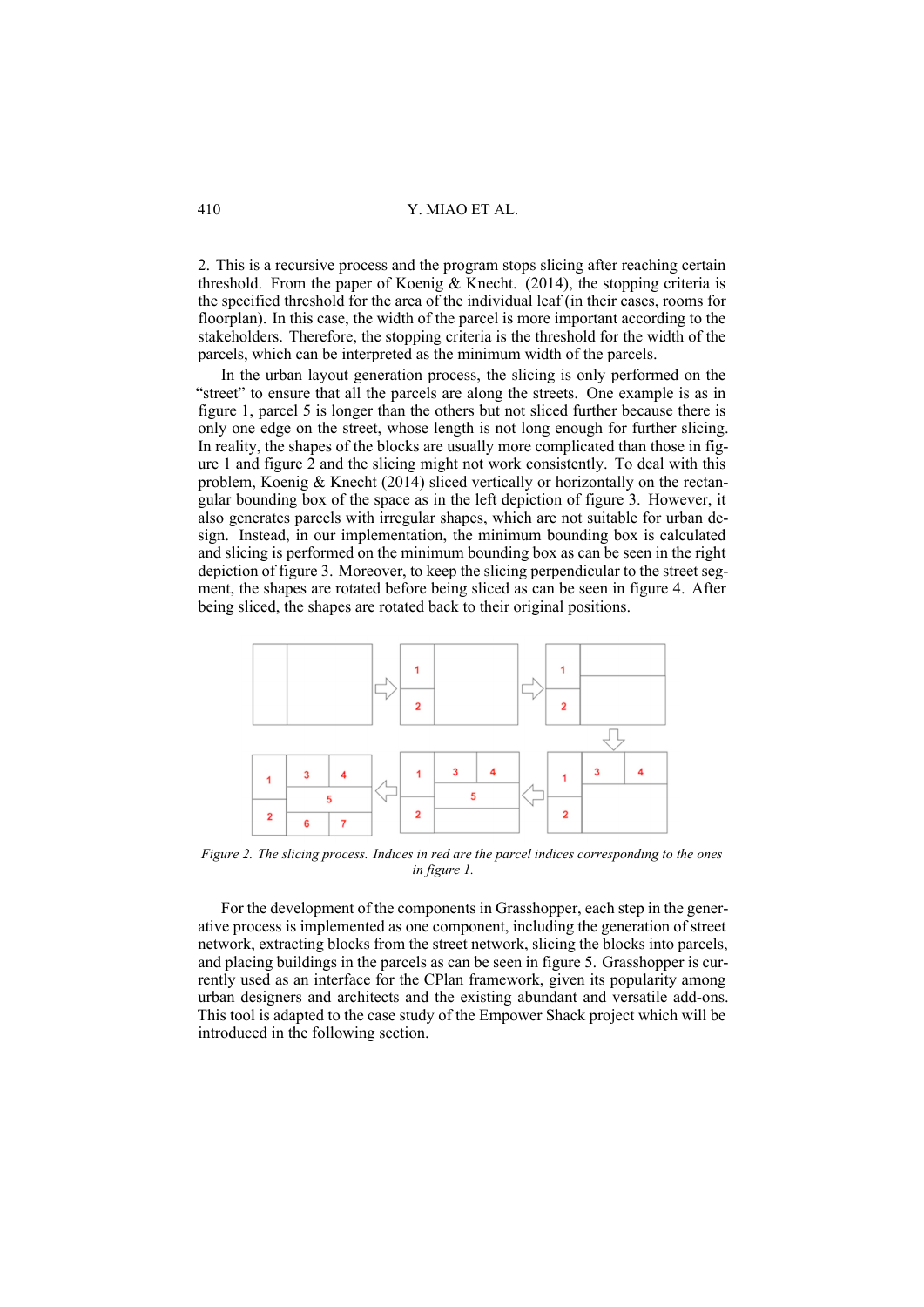

*Figure 3. Slicing on the boundary box of irregular shapes. On the left, the slicing is performed on the normal bounding box whereas on the right, the slicing is on the minimum bounding box.*



*Figure 4. Slicing on the rotated shape so that the slicing lines are always perpendicular to the longest street.*



*Figure 5. The Grasshopper components for street network, street blocks, parcels and buildings.*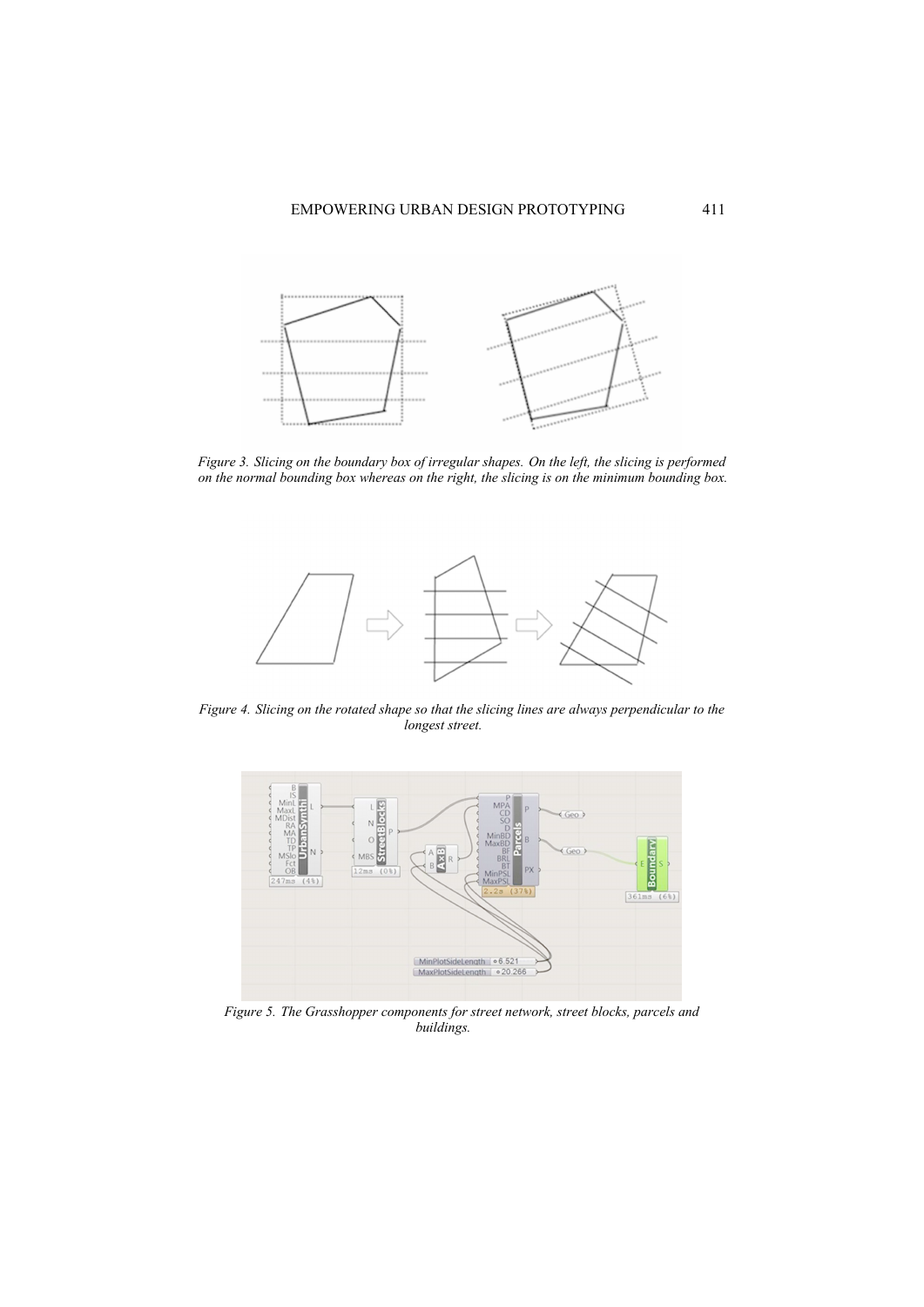#### **3. Case Study**

Our case study was conducted within the Empower Shack project, which is led by the Urban ThinkTank (UTT) group (2016). One important aim of the project was to develop a layout of streets and parcels that would allow a maximum density for the two-story houses, which densify an area that was used for informal one story buildings. The study area is Enkanini in Cape Town City, South Africa as can be seen in figure 6. Our methods and tools provide practical avenues for the planners to obtain prototyping suggestions in a fast and interactive way. Moreover, the generated urban fabric could be used as an input for various simulations measuring its performance concerning, for example, security, fire protection, and traffic potential.



*Figure 6. The study area selected from the Empower Shack project.*

The requirements from UTT and the stakeholders were defined as follows: the tool should be able to fit as many regular shaped (close to rectangles but not necessarily to be) parcels as possible in the study area; the streets should be possible to be moved manually so that the generation of the parcels could adapt automatically; the dimensions of the parcels should be able to be specified and generated precisely; boundaries can be specified and distinguished from street segments; and the Grasshopper interface can be connected to a web interface. With our method, we were able to fulfill these requirements and generate layouts as in figure 7. For the generation of such layouts, the user only needs to specify the dimensions of the individual parcel (width and length), which is simple for the urban designers to use. Moreover, further spatial analysis can be performed based on the generated urban layouts and displayed on web, as the example in figure 8 shows.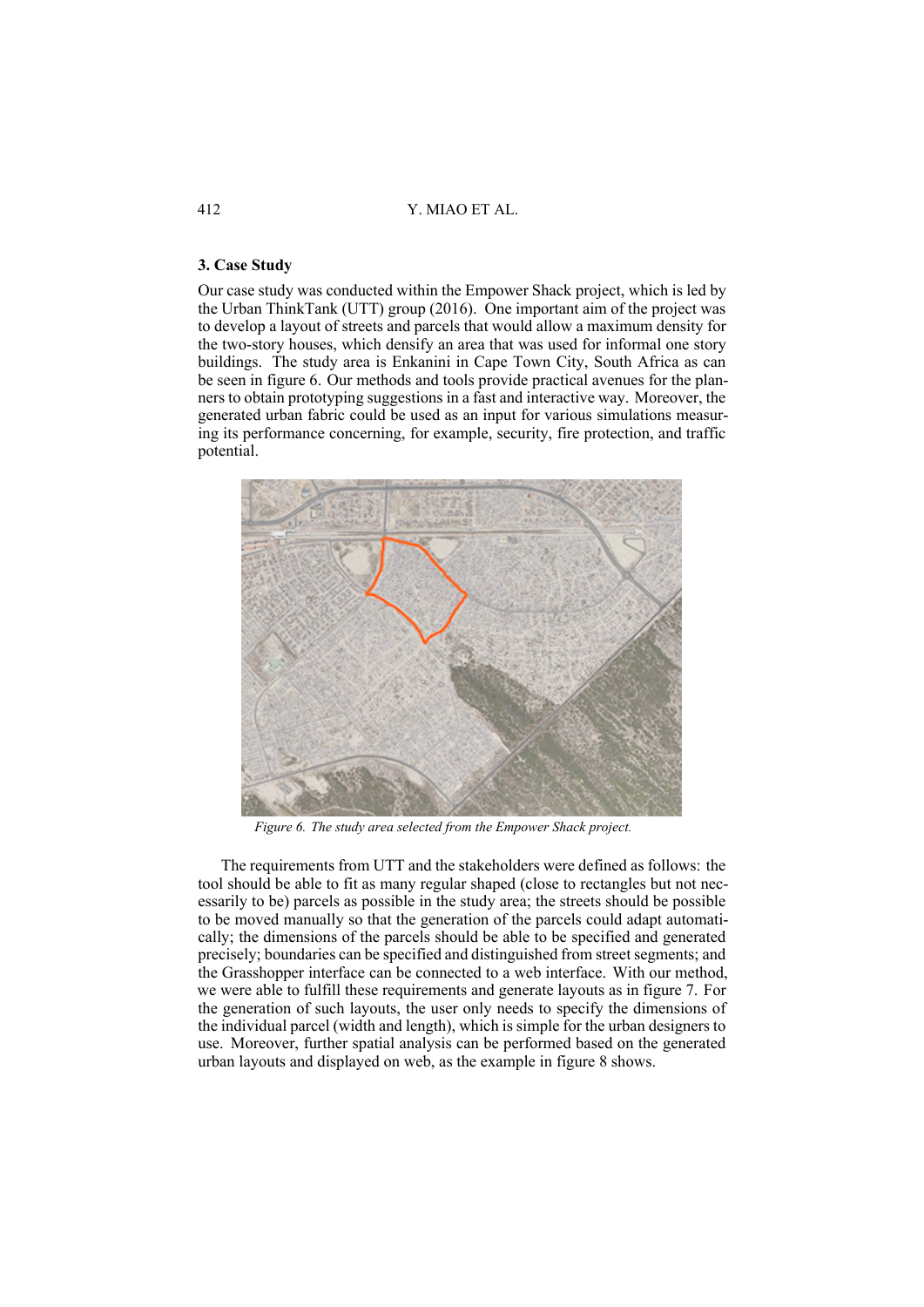

*Figure 7. The urban layout for the sliced parcels and buildings within the parcels.*



*Figure 8. Different variations for synthesized neighbourhoods in Cape Town using a parametric modelling approach. The colours in the layouts show a distance analysis. In this case the area that can be seen from one location is encoded by the colours (blue nearest distance area, green maximum distance). The results can be visualised in a web browser.*

#### **4. Discussion and Future Work**

From the results shown in the case study, the requirements from the Empower Shack project can be fulfilled with our tool. The urban layouts can be automatically generated based on simple parameters, namely, width and length of the individual parcel, specified by the users. Moreover, the urban designers can interactively revise the urban layout by moving the street segments to achieve satisfying results.

However, there are also limitations of the method. During the study and implementation, three major issues were discovered and partly solved. The first issue was the limitation of the slicing tree data structure for the generation of the parcels. Given the top-down recursive nature of the structure, the generated parcels cannot be guaranteed to be with the precise width and length specified by the users. The slicing stops when the threshold was reached and thus parcels with wider width were generated occasionally. This problem was solved by pre-partitioning the blocks. A slicing tree was still used for the generation of the parcels. However, instead of slicing an irregular block at once, the block was firstly partitioned into several small blocks with regular shapes. The number of the polygons after the partition can be calculated by solving equation 1 below, which is the number of "a" that is equal 1. For clarification, one example is illustrated in figure 9. As can be seen from the figure, the length of the longest edge is 20 m and the width of the parcel is specified as 2 m. To get precise solutions, the edge is firstly partitioned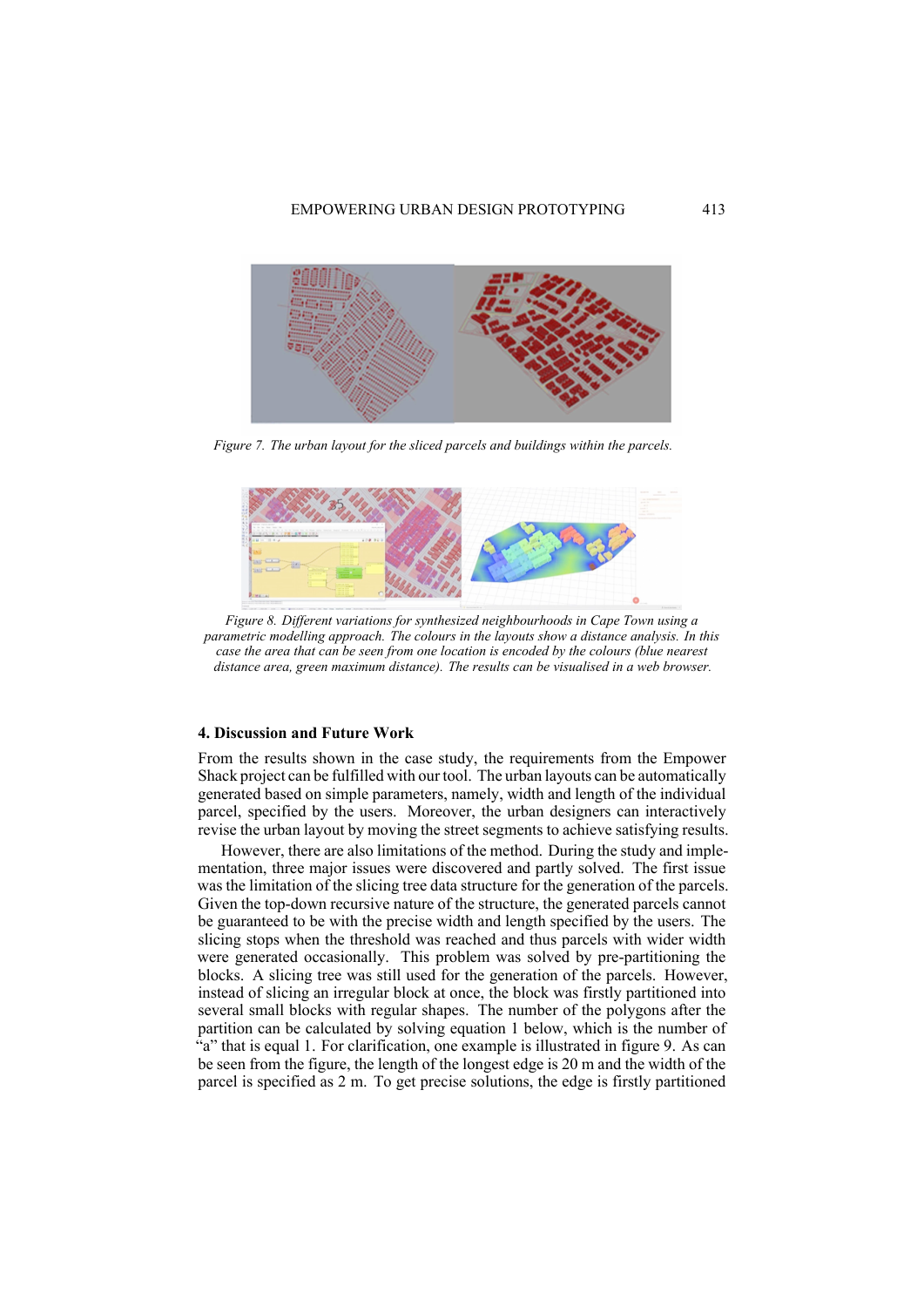into two polygons. After the partition, there are two slicing trees that can be used for slicing the region: one is with depth of 3, whereas the other one with depth of 1. However, there are two problems with respect to this method. The first one is that the parcels can only have integer width. The second problem is that it cannot be used to specify precisely the length of the parcel.

$$
\lfloor L \rfloor = \sum_{i=0}^{n} a \cdot \lfloor W + 1 \rfloor \cdot 2^{n}; n = \lfloor \log_2 L \rfloor; a = 0 \text{ or } 1
$$
 (1)



*Figure 9. The adapted slicing tree structure. The slicing is based on the bottom edge (longest) with a length of 20 meters. The width of the parcel is specified as 2 meters.*

To deal with the above-mentioned issue, a nested method was introduced. In Grasshopper, the blocks were first partitioned into smaller blocks with defined width and then partitioned again into parcels. Although the above-mentioned method could be used to solve the problem, it shows that in reality, the top-down hierarchical slicing structure is not the ideal structure for urban design, especially that it can only be used to fulfill global parameters rather than local ones.



*Figure 10. An illustration of the nested method. Blocks are firstly partitioned into smaller ones with the slicing tree and then partitioned into parcels.*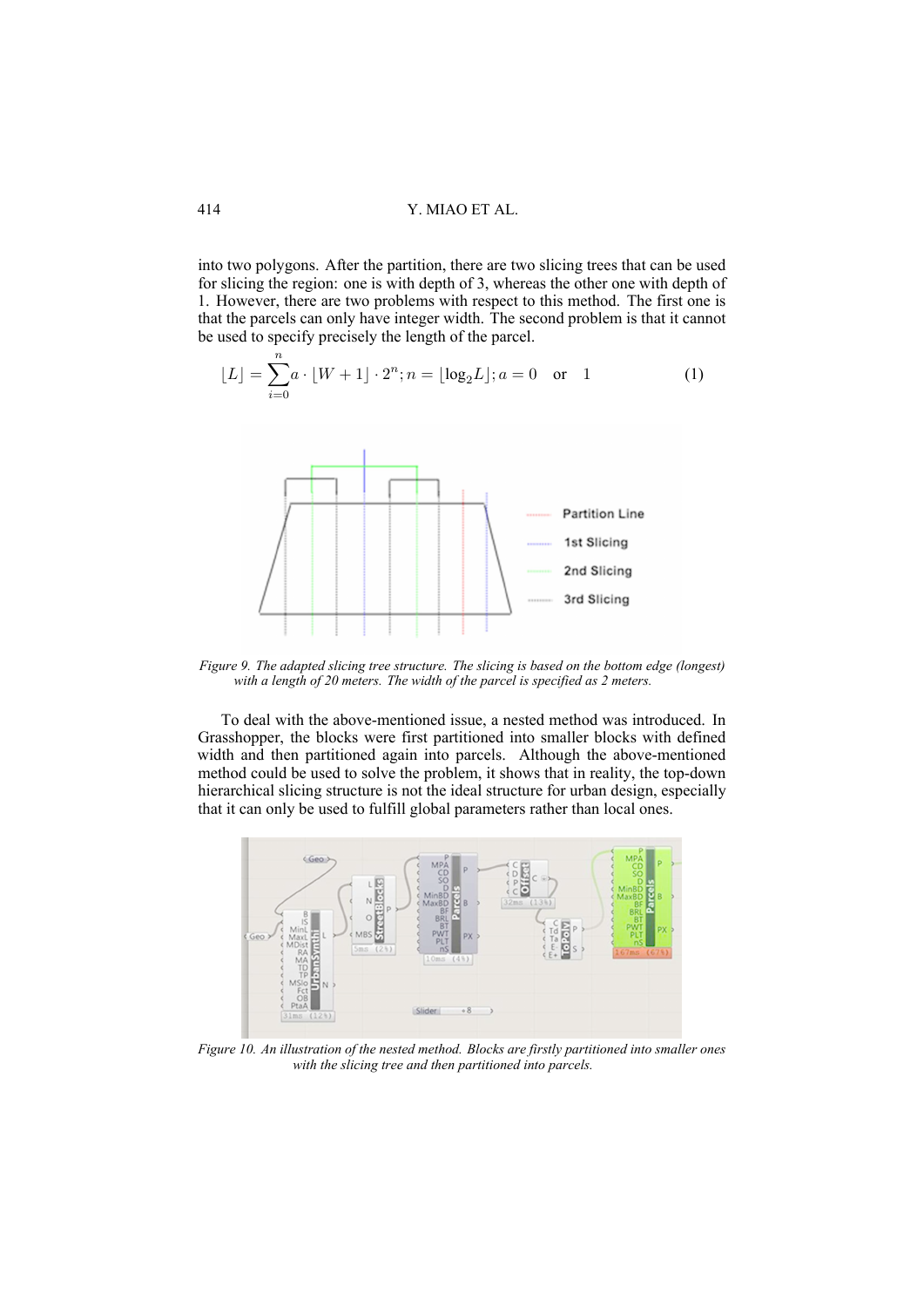Another issue is about the growth of the street network. Given the hierarchical nature of these urban features, the generated solution of the parcels is very much dependent on the generated result of the street network. This leads to a lot of manual revision during the interaction process which spoils the user experience. The ideal solution will be a new data representation for the parcel that could have two characteristics. The first one is that it can take the local specifications into account, say, parameters for individual parcels. The second one is that it can grow with the street network and have mutual influence with each other so that the generated street network can better fit the parcels.

For urban synthesis, Evolutionary Multi-objective Optimization has been proved to be effective (Koenig et al. 2014). However, with the current data structure, the optimization can only be performed hierarchically one urban feature after another, which cannot guarantee the Pareto efficiency for all (Kanbur 2005). A new data structure is required to abstract the geometric representation of the parcels into genotypes so that all urban features can be optimized all together. Moreover, a backcasting strategy (Koenig & Schmitt 2016) can be employed for the next generation tool of computational urban design.

#### **5. Conclusion**

From our case study, it has been proved that our methods can efficiently and effectively assist the urban planning process in practice. Planners can benefit from the interactive fast prototyping which saves a lot of manual work and improves the planning efficiency. It has been found that interaction between urban designers and computer can not only save urban designers' troubles, but also reveal the problems concerning the computer programs themselves, which is inspiring for the computational scientists and software developers.

However, it has also been found in practice, that the data representation for the parcels has its own limitations to fully fulfill the needs of urban designers. In the Empower Shack project, the problem lies in the ability to precisely represent the parcels with specified dimensions. Although remedies have been proposed and implemented as intermediate solutions, a new data structure is required to solve the problem fundamentally.

In future, abstract representations as inputs for optimization methods and evaluation strategies should be developed to better fulfill the urban synthesis. It is also a future expectation for the computer to learn from the urban designers and from their revised urban layouts so that better urban layout solutions can be generated.

#### **References**

- "Empower Shack Project" : 2016. Available from Urban ThinkTank<http://u-tt.com/project/e mpower-shack/> (accessed 25th December 2016).
- "Urban ThinkTank" : 2016. Available from Urban ThinkTank<http://u-tt.com/> (accessed 25th December 2016).
- Bolognini, F., Shea, K. and Seshia, A.: 2011, Advanced applications of a computational design synthesis method, *DS 68-9: Proceedings of the 18th International Conference on Engineering Design (ICED 11), Impacting Society through Engineering Design, Vol. 9: Design Methods and Tools pt. 1*, Lyngby/Copenhagen, Denmark, 15-19.